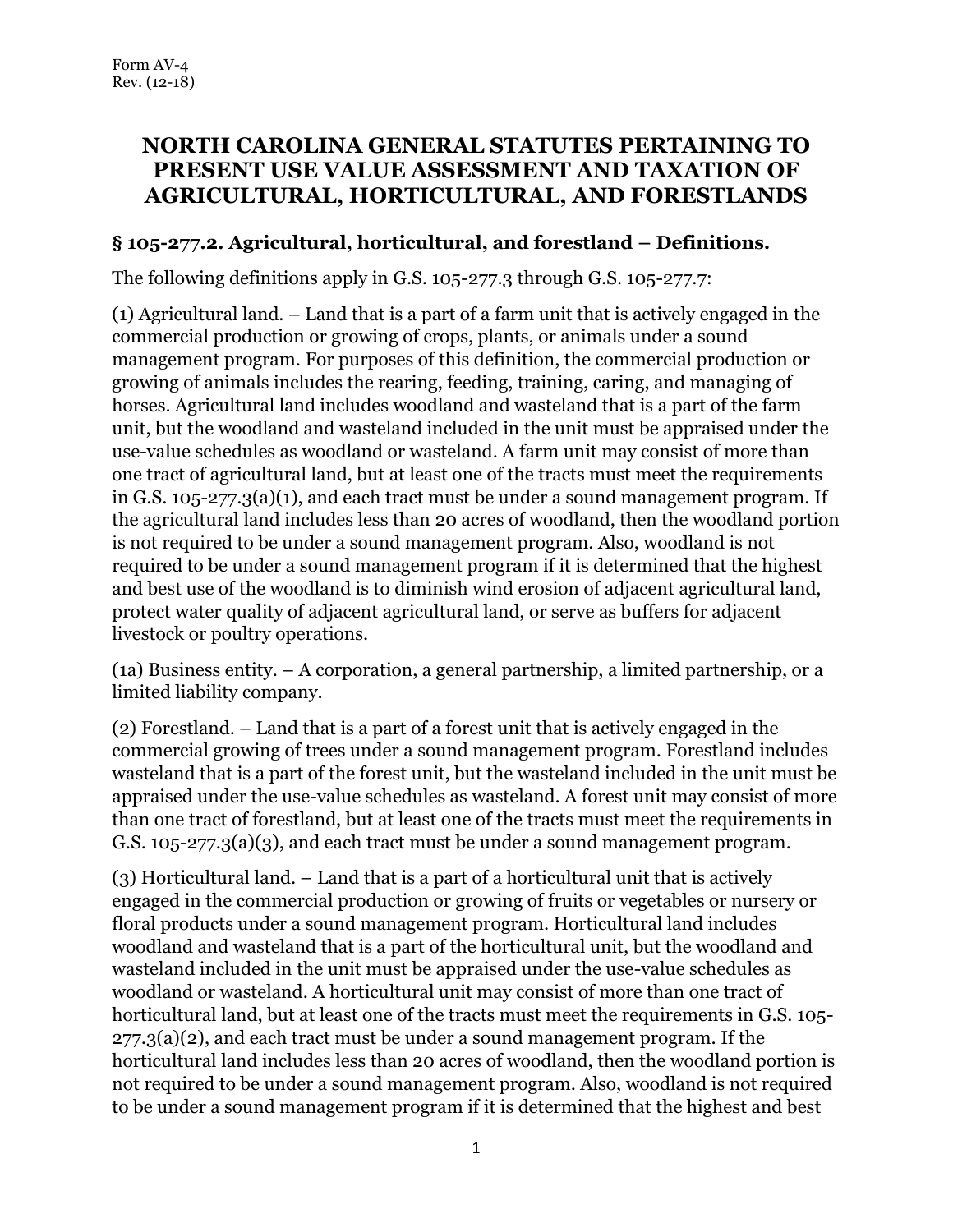use of the woodland is to diminish wind erosion of adjacent horticultural land or protect water quality of adjacent horticultural land. Land used to grow horticultural and agricultural crops on a rotating basis or where the horticultural crop is set out or planted and harvested within one growing season, may be treated as agricultural land as described in subdivision (1) of this section when there is determined to be no significant difference in the cash rental rates for the land.

(4) Individually owned. – Owned by one of the following:

a. An individual.

b. A business entity that meets all of the following conditions:

1. Its principal business is farming agricultural land, horticultural land, or forestland. When determining whether an applicant under G.S. 105-277.4 has as its principal business farming agricultural land, horticultural land, or forestland, the assessor shall presume the applicant's principal business to be farming agricultural land, horticultural land, or forestland if the applicant has been approved by another county for present-use value taxation for a qualifying property located within the other county; provided, however, the presumption afforded the applicant may be rebutted by the assessor and shall have no bearing on the determination of whether the individual parcel of land meets one or more of the classes defined in G.S. 105-277.3(a). If the assessor is able to rebut the presumption, this shall not invalidate the determination that the applicant's principal business is farming agricultural land, horticultural land, or forestland in the other county.

2. All of its members are, directly or indirectly, individuals who are actively engaged in farming agricultural land, horticultural land, or forestland or a relative of one of the individuals who is actively engaged. An individual is indirectly a member of a business entity that owns the land if the individual is a member of a business entity or a beneficiary of a trust that is part of the ownership structure of the business entity that owns the land.

3. It is not a corporation whose shares are publicly traded, and none of its members are corporations whose shares are publicly traded.

4. If it leases the land, all of its members are individuals and are relatives. Under this condition, "principal business" and "actively engaged" include leasing.

c. A trust that meets all of the following conditions:

1. It was created by an individual who owned the land and transferred the land to the trust.

2. All of its beneficiaries are, directly or indirectly, individuals who are the creator of the trust or a relative of the creator. An individual is indirectly a beneficiary of a trust that owns the land if the individual is a beneficiary of another trust or a member of a business entity that has a beneficial interest in the trust that owns the land.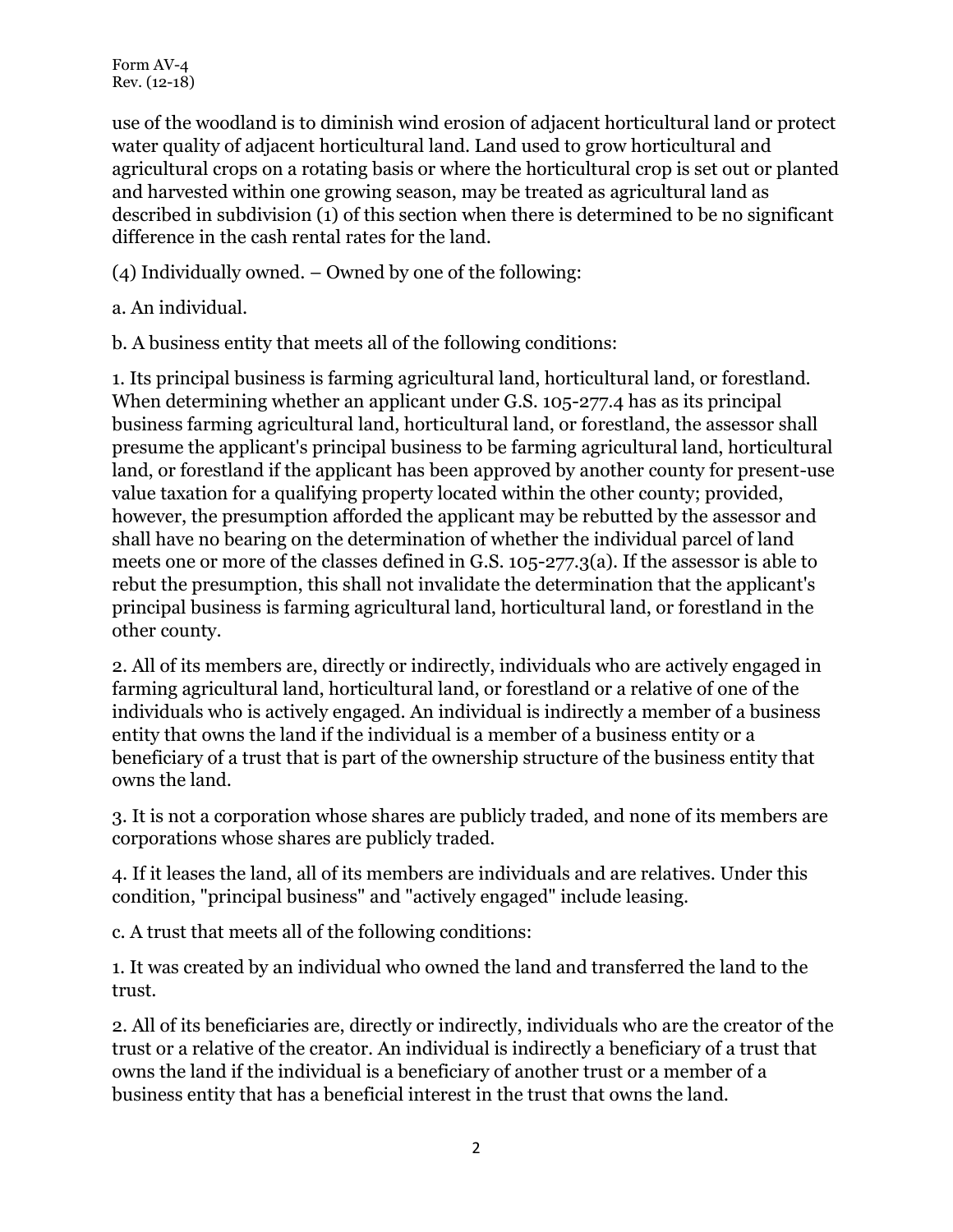d. A testamentary trust that meets all of the following conditions:

1. It was created by an individual who transferred to the trust land that qualified in that individual's hands for classification under G.S. 105-277.3.

2. At the date of the creator's death, the creator had no relatives.

3. The trust income, less reasonable administrative expenses, is used exclusively for educational, scientific, literary, cultural, charitable, or religious purposes as defined in G.S. 105-278.3(d). G.S. 105-277.2

e. Tenants in common, if each tenant would qualify as an owner if the tenant were the sole owner. Tenants in common may elect to treat their individual shares as owned by them individually in accordance with G.S.  $105-302(c)(9)$ . The ownership requirements of G.S. 105-277.3(b) apply to each tenant in common who is an individual, and the ownership requirements of G.S. 105-277.3(b1) apply to each tenant in common who is a business entity or a trust.

(4a) Member. – A shareholder of a corporation, a partner of a general or limited partnership, or a member of a limited liability company.

(5) Present-use value. – The value of land in its current use as agricultural land, horticultural land, or forestland, based solely on its ability to produce income and assuming an average level of management. A rate of nine percent (9%) shall be used to capitalize the expected net income of forestland. The capitalization rate for agricultural land and horticultural land is to be determined by the Use-Value Advisory Board as provided in G.S. 105-277.7.

(5a) Relative. – Any of the following:

a. A spouse or the spouse's lineal ancestor or descendant.

b. A lineal ancestor or a lineal descendant.

c. A brother or sister, or the lineal descendant of a brother or sister. For the purposes of this sub-subdivision, the term brother or sister includes stepbrother or stepsister.

d. An aunt or an uncle.

e. A spouse of an individual listed in paragraphs a. through d. For the purpose of this subdivision, an adoptive or adopted relative is a relative and the term "spouse" includes a surviving spouse.

(6) Sound management program. – A program of production designed to obtain the greatest net return from the land consistent with its conservation and long-term improvement.

(7) Unit. – One or more tracts of agricultural land, horticultural land, or forestland. Multiple tracts must be under the same ownership and be of the same type of classification. If the multiple tracts are located within different counties, they must be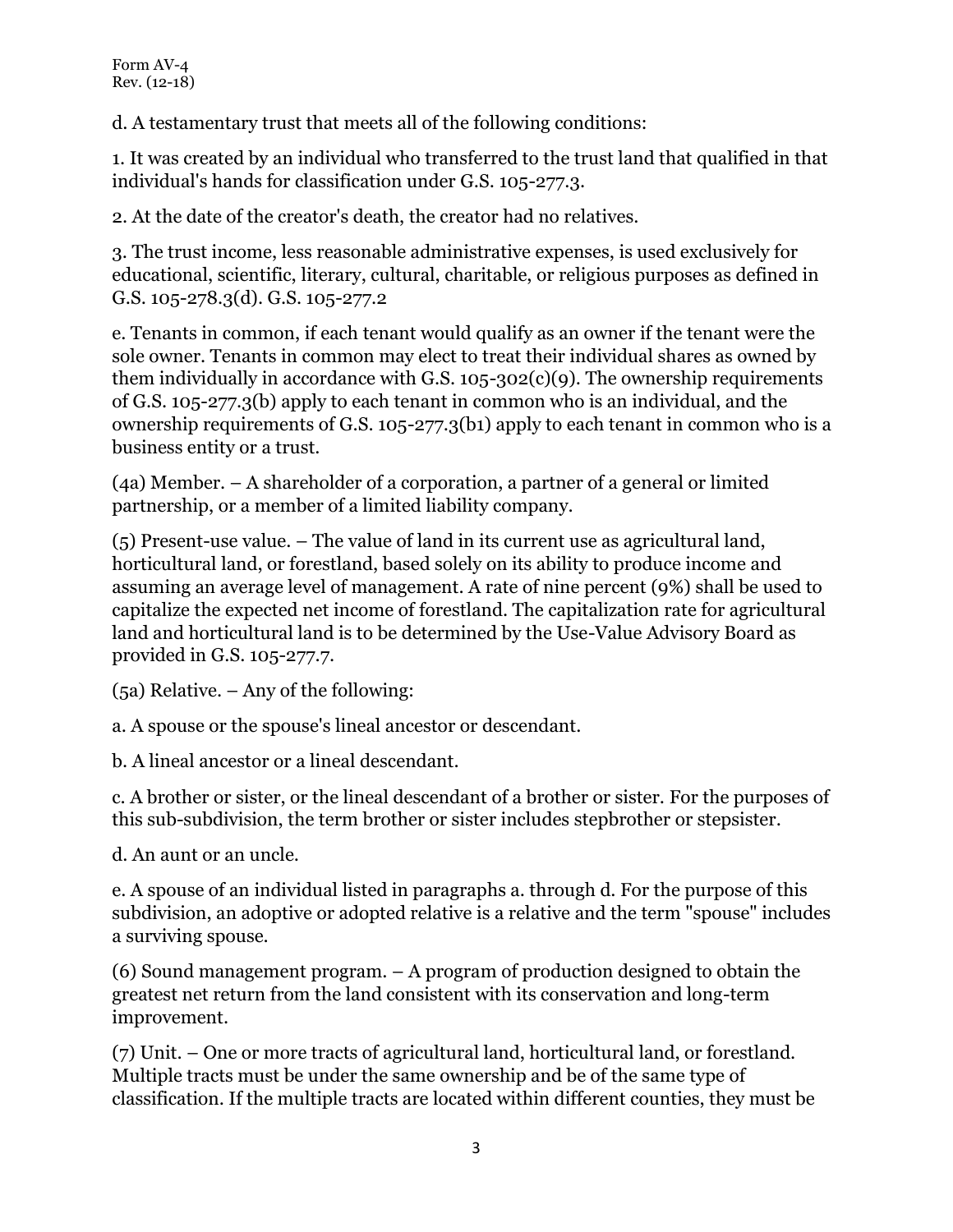within 50 miles of a tract qualifying under G.S. 105-277.3(a). (1973, c. 709, s. 1; 1975, c. 746, s. 1; 1985, c. 628, s. 1; c. 667, ss. 1, 4; 1987, c. 698, s. 1; 1995, c. 454, s. 1; 1995 (Reg. Sess., 1996), c. 646, s. 17; 1998-98, s. 24; 2002-184, s. 1; 2004-8, s. 1; 2005-313, ss. 1, 2; 2008-146, s. 2.1; 2015-263, s. 12(a).)

### **§ 105-277.3. Agricultural, horticultural, and forestland – Classifications.**

(a) Classes Defined. – The following classes of property are designated special classes of property under authority of Section 2(2) of Article V of the North Carolina Constitution and must be appraised, assessed, and taxed as provided in G.S. 105-277.2 through G.S. 105-277.7.

(1) Agricultural land. – Individually owned agricultural land consisting of one or more tracts, one of which satisfies the requirements of this subdivision. For agricultural land used as a farm for aquatic species, as defined in G.S. 106-758, the tract must meet the income requirement for agricultural land and must consist of at least five acres in actual production or produce at least 20,000 pounds of aquatic species for commercial sale annually, regardless of acreage. For all other agricultural land, the tract must meet the income requirement for agricultural land and must consist of at least 10 acres that are in actual production. Land in actual production includes land under improvements used in the commercial production or growing of crops, plants, or animals.

To meet the income requirement, agricultural land must, for the three years preceding January 1 of the year for which the benefit of this section is claimed, have produced an average gross income of at least one thousand dollars (\$1,000). Gross income includes income from the sale of the agricultural products produced from the land, grazing fees for livestock, the sale of bees or products derived from beehives other than honey, any payments received under a governmental soil conservation or land retirement program, and the amount paid to the taxpayer during the taxable year pursuant to P.L. 108-357, Title VI, Fair and Equitable Tobacco Reform Act of 2004.

(2) Horticultural land. – Individually owned horticultural land consisting of one or more tracts, one of which consists of at least five acres that are in actual production and that, for the three years preceding January 1 of the year for which the benefit of this section is claimed, have met the applicable minimum gross income requirement. Land in actual production includes land under improvements used in the commercial production or growing of fruits or vegetables or nursery or floral products. Land that has been used to produce evergreens intended for use as Christmas trees must have met the minimum gross income requirements established by the Department of Revenue for the land. All other horticultural land must have produced an average gross income of at least one thousand dollars (\$1,000). Gross income includes income from the sale of the horticultural products produced from the land and any payments received under a governmental soil conservation or land retirement program.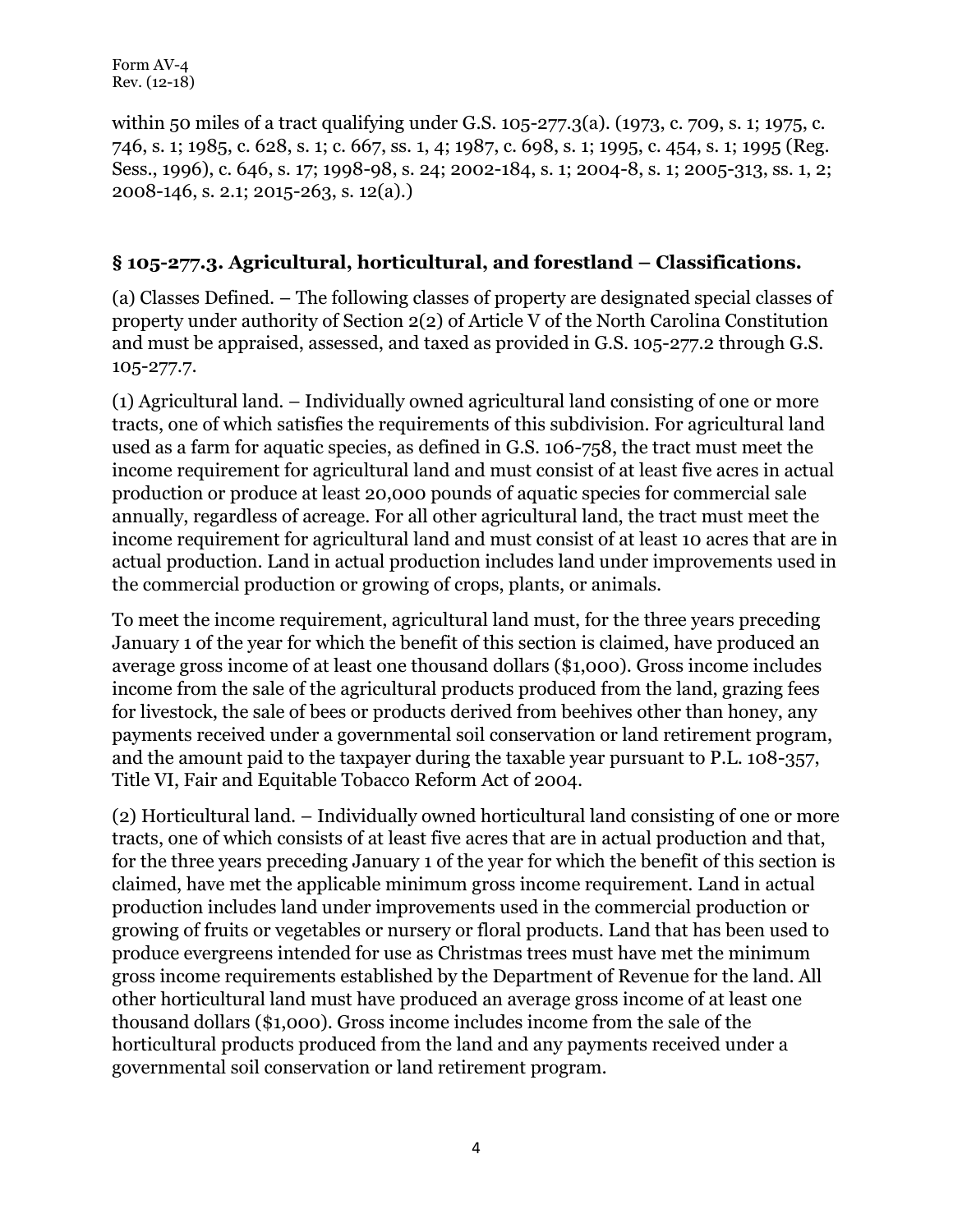(3) Forestland. – Individually owned forestland consisting of one or more tracts, one of which consists of at least 20 acres that are in actual production and are not included in a farm unit.

(b) Individual Ownership Requirements. – In order to come within a classification described in subsection (a) of this section, land owned by an individual must also satisfy one of the following conditions:

(1) It is the owner's place of residence.

(2) It has been owned by the current owner or a relative of the current owner for the four years preceding January 1 of the year for which the benefit of this section is claimed.

(3) At the time of transfer to the current owner, it qualified for classification in the hands of a business entity or trust that transferred the land to the current owner who was a member of the business entity or a beneficiary of the trust, as appropriate.

(b1) Entity Ownership Requirements. – In order to come within a classification described in subsection (a) of this section, land owned by a business entity must meet the requirements of subdivision (1) of this subsection and land owned by a trust must meet the requirements of subdivision (2) of this subsection.

(1) Land owned by a business entity must have been owned by one or more of the following for the four years immediately preceding January 1 of the year for which the benefit of this section is claimed:

a. The business entity.

b. A member of the business entity.

c. Another business entity whose members include a member of the business entity that currently owns the land.

(2) Land owned by a trust must have been owned by the trust or by one or more of its creators for the four years immediately preceding January 1 of the year for which the benefit of this section is claimed.

(b2) Exceptions to Ownership Requirements. – Notwithstanding the provisions of subsections (b) and (b1) of this section, land may qualify for classification in the hands of the new owner if all of the conditions listed in either subdivision of this subsection are met, even if the new owner does not meet all of the ownership requirements of subsections (b) and (b1) of this section with respect to the land.

(1) Continued use. – If the land qualifies for classification in the hands of the new owner under the provisions of this subdivision, then any deferred taxes remain a lien on the land under G.S. 105-277.4(c), the new owner becomes liable for the deferred taxes, and the deferred taxes become payable if the land fails to meet any other condition or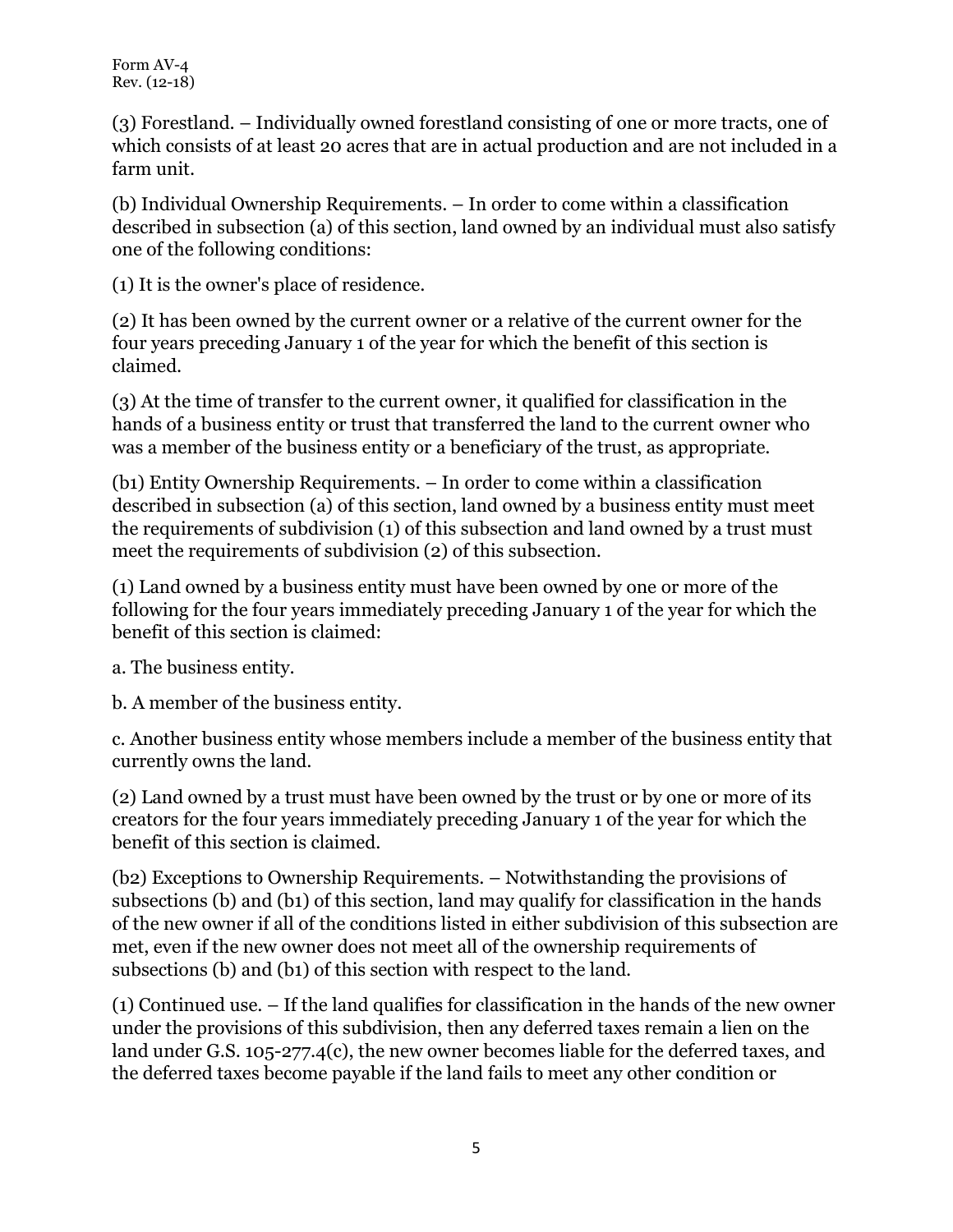requirement for classification. Land qualifies for classification in the hands of the new owner if all of the following conditions are met:

a. The land was appraised at its present use value at the time title to the land passed to the new owner.

b. The new owner acquires the land and continues to use the land for the purpose for which it was classified under subsection (a) of this section while under previous ownership.

c. The new owner has timely filed an application as required by G.S. 105-277.4(a) and has certified that the new owner accepts liability for any deferred taxes and intends to continue the present use of the land.

(2) Expansion of existing unit. – Land qualifies for classification in the hands of the new owner if, at the time title passed to the new owner, the land was not appraised at its present-use value but was being used for the same purpose and was eligible for appraisal at its present-use value as other land already owned by the new owner and classified under subsection (a) of this section. The new owner must timely file an application as required by G.S. 105-277.4(a).

(c) Repealed by Session Laws 1995, c. 454, s. 2.

(d) Exception for Conservation Reserve Program. – Land enrolled in the federal Conservation Reserve Program authorized by 16 U.S.C. Chapter 58 is considered to be in actual production, and income derived from participation in the federal Conservation Reserve Program may be used in meeting the minimum gross income requirements of this section either separately or in combination with income from actual production. Land enrolled in the federal Conservation Reserve Program must be assessed as agricultural land if it is planted in vegetation other than trees, or as forestland if it is planted in trees.

(d1) Conservation Exception. – Property that is appraised at its present-use value under G.S. 105-277.4(b) shall continue to qualify for appraisal, assessment, and taxation as provided in G.S. 105-277.2 through G.S. 105-277.7 as long as (i) the property is subject to a qualifying conservation easement that meets the requirements of G.S. 113A-232, without regard to actual production or income requirements of this section; and (ii) the taxpayer received no more than seventy-five percent (75%) of the fair market value of the donated property interest in compensation. Notwithstanding G.S. 105-277.3(b) and (b1), subsequent transfer of the property does not extinguish its present-use value eligibility as long as the property remains subject to a qualifying conservation easement. The exception provided in this subsection applies only to that part of the property that is subject to the easement.

(d2) Wildlife Exception. – When an owner of land classified under this section does not transfer the land and the land becomes eligible for classification under G.S. 105-277.15,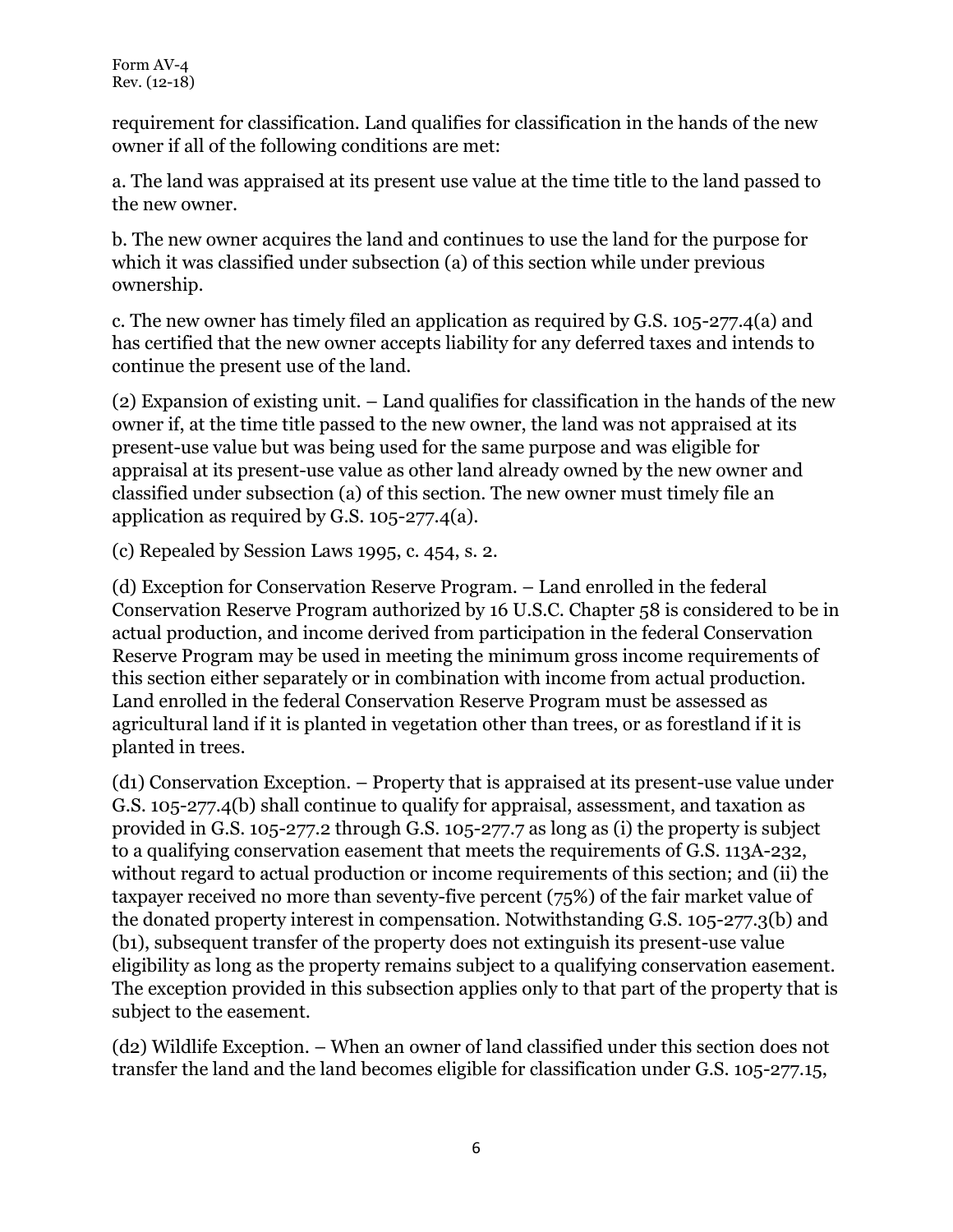no deferred taxes are due. The deferred taxes remain a lien on the land and are payable in accordance with G.S. 105-277.15.

(d3) Site Infrastructure Exception. – When an owner of land classified under this section (i) does not transfer the land and the land becomes eligible for classification under G.S. 105-277.15A or (ii) does transfer the land but the land becomes eligible for classification under G.S. 105-277.15A within six months of the transfer, no deferred taxes are due. The deferred taxes remain a lien on the land and are payable in accordance with G.S. 105-277.15A.

(e) Exception for Turkey Disease. – Agricultural land that meets all of the following conditions is considered to be in actual production and to meet the minimum gross income requirements:

(1) The land was in actual production in turkey growing within the preceding two years and qualified for present use value treatment while it was in actual production.

(2) The land was taken out of actual production in turkey growing solely for health and safety considerations due to the presence of Poult Enteritis Mortality Syndrome among turkeys in the same county or a neighboring county.

(3) The land is otherwise eligible for present use value treatment.

(f) Sound Management Program for Agricultural Land and Horticultural Land. – If the property owner demonstrates any one of the following factors with respect to agricultural land or horticultural land, then the land is operated under a sound management program:

(1) Enrollment in and compliance with an agency-administered and approved farm management plan.

(2) Compliance with a set of best management practices.

(3) Compliance with a minimum gross income per acre test.

(4) Evidence of net income from the farm operation.

(5) Evidence that farming is the farm operator's principal source of income.

(6) Certification by a recognized agricultural or horticultural agency within the county that the land is operated under a sound management program.

Operation under a sound management program may also be demonstrated by evidence of other similar factors. As long as a farm operator meets the sound management requirements, it is irrelevant whether the property owner received income or rent from the farm operator.

(g) Sound Management Program for Forestland. – If the owner of forestland demonstrates that the forestland complies with a written sound forest management plan for the production and sale of forest products, then the forestland is operated under a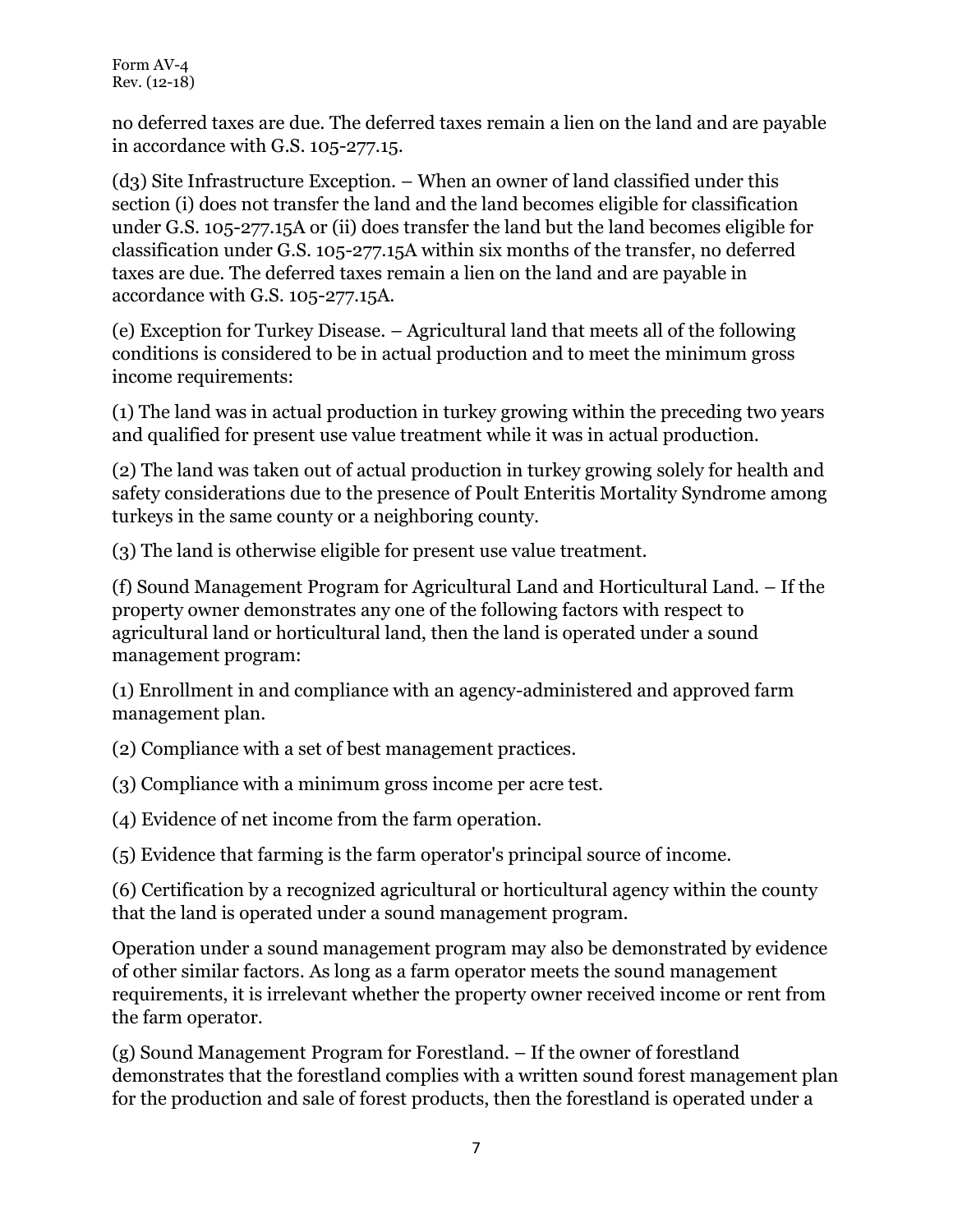Form AV-4 Rev. (12-18)

sound management program. (1973, c. 709, s. 1; 1975, c. 746, s. 2; 1983, c. 821; c. 826; 1985, c. 667, ss. 2, 3, 6.1; 1987, c. 698, ss. 2-5; 1987 (Reg. Sess., 1988), c. 1044, s. 13.1; 1989, cc. 99, 736, s. 1; 1989 (Reg. Sess., 1990), c. 814, s. 29; 1995, c. 454, s. 2; 1997-272, s. 1; 1998-98, s. 22; 2001-499, s. 1; 2002-184, s. 2; 2005-293, s. 1; 2005-313, s. 3; 2007- 484, s. 43.7T(c); 2007-497, s. 3.1; 2008-146, s. 2.2; 2008-171, ss. 4, 5; 2011-9, s. 1; 2013- 130, s. 2; 2014-3, s. 14.14(a); 2017-108, s. 3(a).)

#### **§ 105-277.4. Agricultural, horticultural and forestland – Application; appraisal at use value; appeal; deferred taxes.**

(a) Application. – Property coming within one of the classes defined in G.S. 105-277.3 is eligible for taxation on the basis of the value of the property in its present use if a timely and proper application is filed with the assessor of the county in which the property is located. The application must clearly show that the property comes within one of the classes and must also contain any other relevant information required by the assessor to properly appraise the property at its present-use value. An initial application must be filed during the regular listing period of the year for which the benefit of this classification is first claimed, or within 30 days of the date shown on a notice of a change in valuation made pursuant to G.S. 105-286 or G.S. 105-287. A new application is not required to be submitted unless the property is transferred or becomes ineligible for use-value appraisal because of a change in use or acreage. An application required due to transfer of the land may be submitted at any time during the calendar year but must be submitted within 60 days of the date of the property's transfer.

(a1) Late Application. – Upon a showing of good cause by the applicant for failure to make a timely application as required by subsection (a) of this section, an application may be approved by the board of equalization and review or, if that board is not in session, by the board of county commissioners. An untimely application approved under this subsection applies only to property taxes levied by the county or municipality in the calendar year in which the untimely application is filed. Decisions of the county board may be appealed to the Property Tax Commission.

(b) Appraisal at Present-use Value. – Upon receipt of a properly executed application, the assessor must appraise the property at its present-use value as established in the schedule prepared pursuant to G.S. 105-317. In appraising the property at its presentuse value, the assessor must appraise the improvements located on qualifying land according to the schedules and standards used in appraising other similar improvements in the county. If all or any part of a qualifying tract of land is located within the limits of an incorporated city or town, or is property annexed subject to G.S. 160A-37(f1) or G.S. 160A-49(f1), the assessor must furnish a copy of the property record showing both the present-use appraisal and the valuation upon which the property would have been taxed in the absence of this classification to the collector of the city or town. The assessor must also notify the tax collector of any changes in the appraisals or in the eligibility of the property for the benefit of this classification. Upon a request for a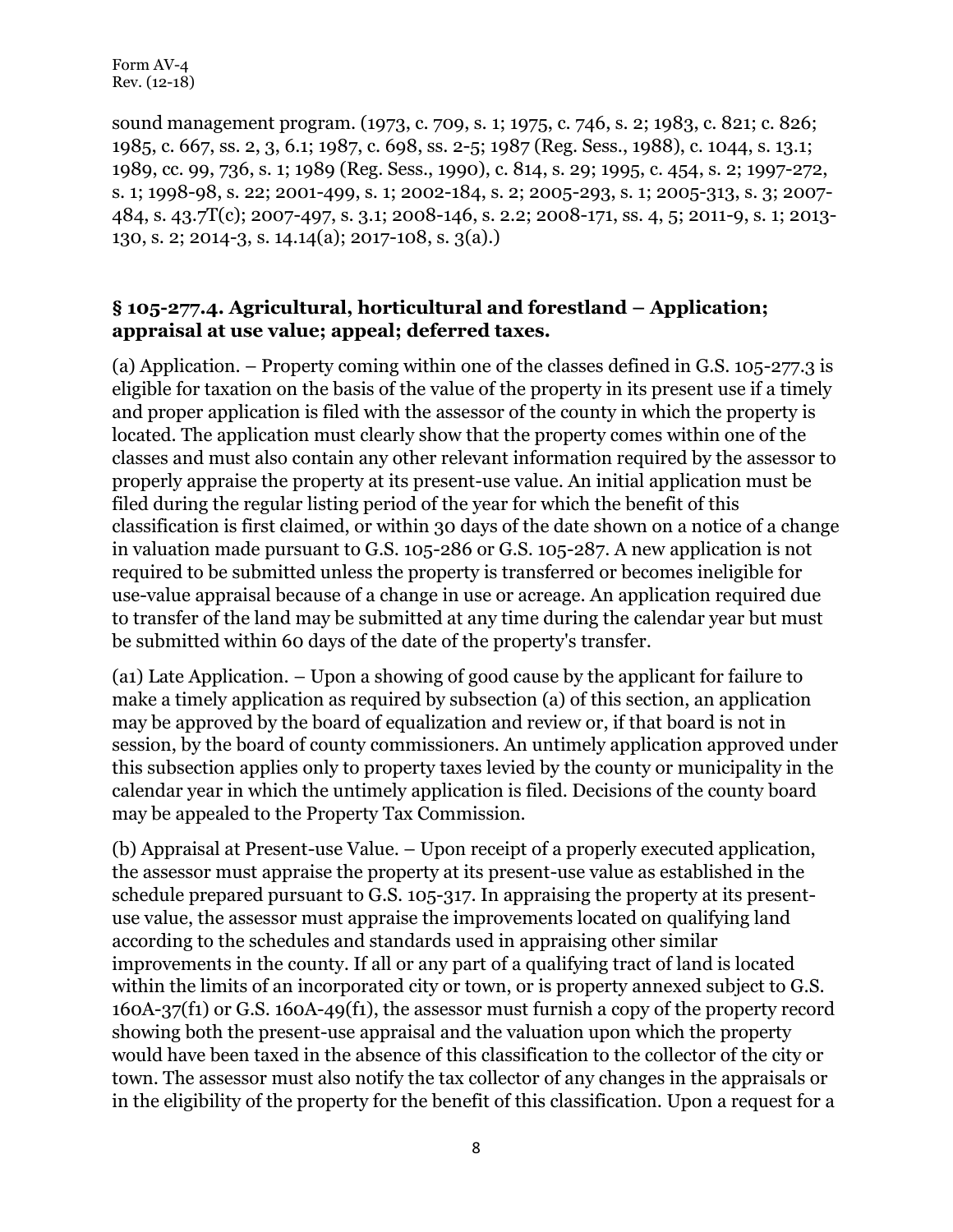certification pursuant to G.S. 160A-37(f1) or G.S.160A-49(f1), or any change in the certification, the assessor for the county where the land subject to the annexation is located must, within 30 days, determine if the land meets the requirements of G.S.  $160A-37(f1)(2)$  or G.S.  $160A-49(f1)(2)$  and report the results of its findings to the city.

(b1) Appeal. – Decisions of the assessor regarding the qualification or appraisal of property under this section may be appealed to the county board of equalization and review or, if that board is not in session, to the board of county commissioners. An appeal must be made within 60 days after the decision of the assessor. If an owner submits additional information to the assessor pursuant to G.S. 105-296(j), the appeal must be made within 60 days after the assessor's decision based on the additional information. Decisions of the county board may be appealed to the Property Tax Commission.

(c) Deferred Taxes. – Land meeting the conditions for classification under G.S. 105- 277.3 must be taxed on the basis of the value of the land for its present use. The difference between the taxes due on the present-use basis and the taxes that would have been payable in the absence of this classification, together with any interest, penalties, or costs that may accrue thereon, are a lien on the real property of the taxpayer as provided in G.S. 105-355(a). The difference in taxes must be carried forward in the records of the taxing unit or units as deferred taxes. The deferred taxes for the preceding three fiscal years are due and payable in accordance with G.S. 105-277.1F when the property loses its eligibility for deferral as a result of a disqualifying event. A disqualifying event occurs when the land fails to meet any condition or requirement for classification or when an application is not approved.

(d) **(Effective for taxes imposed for taxable years beginning before July 1, 2016)** Exceptions. – Notwithstanding the provisions of subsection (c) of this section, if property loses its eligibility for present use value classification solely due to one of the following reasons, no deferred taxes are due and the lien for the deferred taxes is extinguished:

(1) There is a change in income caused by enrollment of the property in the federal conservation reserve program established under 16 U.S.C. Chapter 58.

(2) The property is conveyed by gift to a nonprofit organization and qualifies for exclusion from the tax base pursuant to G.S.  $105-275(12)$  or G.S.  $105-275(29)$ .

(3) The property is conveyed by gift to the State, a political subdivision of the State, or the United States.

(d) **(Effective for taxes imposed for taxable years beginning on or after July 1, 2016)** Set Exception. – Notwithstanding the provisions of subsection (c) of this section, if property loses its eligibility for present use value classification solely due to a change in income caused by enrollment of the property in the federal conservation reserve program established under 16 U.S.C. Chapter 58, then no deferred taxes are due and the lien for the deferred taxes is extinguished.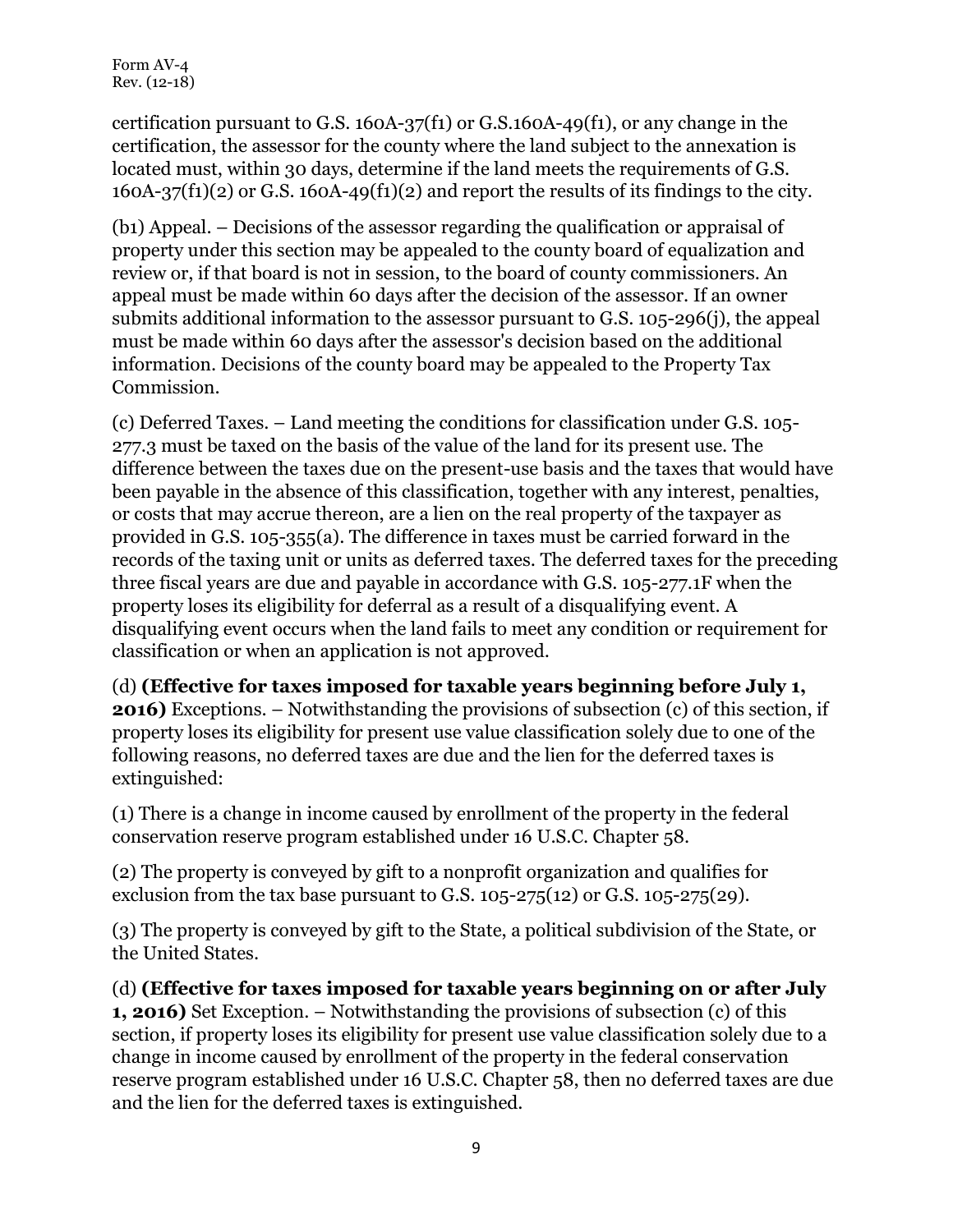(d1) **(Effective for taxes imposed for taxable years beginning on or after July 1, 2016)** Variable Exception. – Notwithstanding the provisions of subsection (c) of this section, if property loses its eligibility for present-use value classification because the property is conveyed to a nonprofit organization and qualifies for exclusion from the tax base pursuant to G.S. 105-275(12) or G.S. 105-275(29) or to the State, a political subdivision of the State, or the United States, then deferred taxes are due as follows:

(1) If the property is conveyed at or below present-use value, then no deferred taxes are due, and the lien for the deferred taxes is extinguished.

(2) If the property is conveyed for more than present-use value, then a portion of the deferred taxes for the preceding three fiscal years is due and payable in accordance with G.S. 105-277.1F. The portion due is equal to the lesser of the amount of the deferred taxes or the deferred taxes multiplied by a fraction, the numerator of which is the sale price of the property minus the present-use value of the property and the denominator of which is the true value of the property minus the present-use value of the property.

(e) Repealed by Session Laws 1997-270, s. 3, effective July 3, 1997.

(f) The Department shall publish a present-use value program guide annually and make the guide available electronically on its Web site. When making decisions regarding the qualifications or appraisal of property under this section, the assessor shall adhere to the Department's present-use value program guide. (1973, c. 709, s. 1; c. 905; c. 906, ss. 1, 2; 1975, c. 62; c. 746, ss. 3-7; 1981, c. 835; 1985, c. 518, s. 1; c. 667, ss. 5, 6; 1987, c. 45, s. 1; c. 295, s. 5; c. 698, s. 6; 1987 (Reg. Sess., 1988), c. 1044, s. 13.2; 1995, c. 443, s. 4; c. 454, s. 3; 1997-270, s. 3; 1998-98, s. 23; 1998-150, s. 1; 2001-499, s. 2; 2002-184, s. 3; 2005-313, s. 4; 2006-30, s. 4; 2008-35, s. 2.3; 2015-263, s. 12(b); 2016-76, s. 1.)

### **§ 105-277.5. Agricultural, horticultural and forestland – Notice of change in use.**

Not later than the close of the listing period following a change which would disqualify all or a part of a tract of land receiving the benefit of this classification, the property owner shall furnish the assessor with complete information regarding such change. Any property owner who fails to notify the assessor of changes as aforesaid regarding land receiving the benefit of this classification shall be subject to a penalty of ten percent (10%) of the total amount of the deferred taxes and interest thereon for each listing period for which the failure to report continues. (1973, c. 709, s. 1; 1975, c. 746, s. 8; 1987, c. 45, s. 1.)

#### **§ 105-277.6. Agricultural, horticultural and forestland – Appraisal; computation of deferred tax.**

(a) In determining the amount of the deferred taxes herein provided, the assessor shall use the appraised valuation established in the county's last general revaluation except for any changes made under the provisions of G.S. 105-287.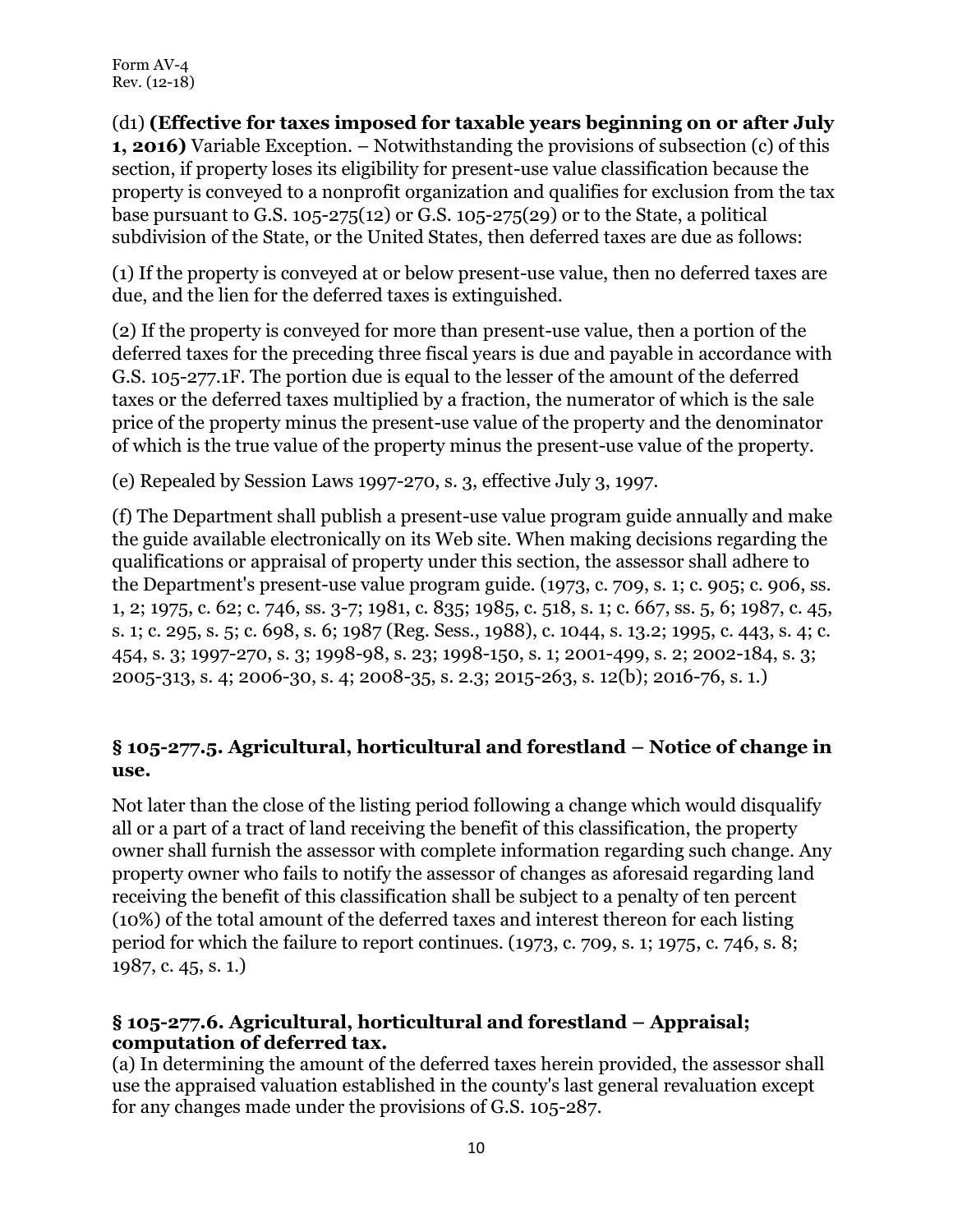(b) In revaluation years, as provided in G.S. 105-286, all property entitled to classification under G.S. 105-277.3 shall be reappraised at its true value in money and at its present use value as of the effective date of the revaluation. The two valuations shall continue in effect and shall provide the basis for deferred taxes until a change in one or both of the appraisals is required by law. The present use-value schedule, standards, and rules shall be used by the tax assessor to appraise property receiving the benefit of this classification until the next general revaluation of real property in the county as required by G.S. 105-286.

(c) Repealed by Session Laws 1987, c. 295, s. 2. (1973, c. 709, s. 1; 1975, c. 746, ss. 9, 10; 1987, c. 45, s. 1, c. 295, s. 2.)

### **§ 105-277.7. Use-Value Advisory Board.**

(a) Creation and Membership. – The Use-Value Advisory Board is established under the supervision of the Agricultural Extension Service of North Carolina State University. The Director of the Agricultural Extension Service of North Carolina State University shall serve as the chair of the Board. The Board shall consist of the following additional members, to serve ex officio:

(1) A representative of the Department of Agriculture and Consumer Services, designated by the Commissioner of Agriculture.

(2) A representative of the North Carolina Forest Service of the Department of Agriculture and Consumer Services, designated by the Director of that Division.

(3) A representative of the Agricultural Extension Service at North Carolina Agricultural and Technical State University, designated by the Director of the Extension Service.

(4) A representative of the North Carolina Farm Bureau Federation, Inc., designated by the President of the Bureau.

(5) A representative of the North Carolina Association of Assessing Officers, designated by the President of the Association.

(6) The Director of the Property Tax Division of the North Carolina Department of Revenue or the Director's designee.

(7) A representative of the North Carolina Association of County Commissioners, designated by the President of the Association.

(8) A representative of the North Carolina Forestry Association, designated by the President of the Association.

(b) Staff. – The Agricultural Extension Service at North Carolina State University must provide clerical assistance to the Board.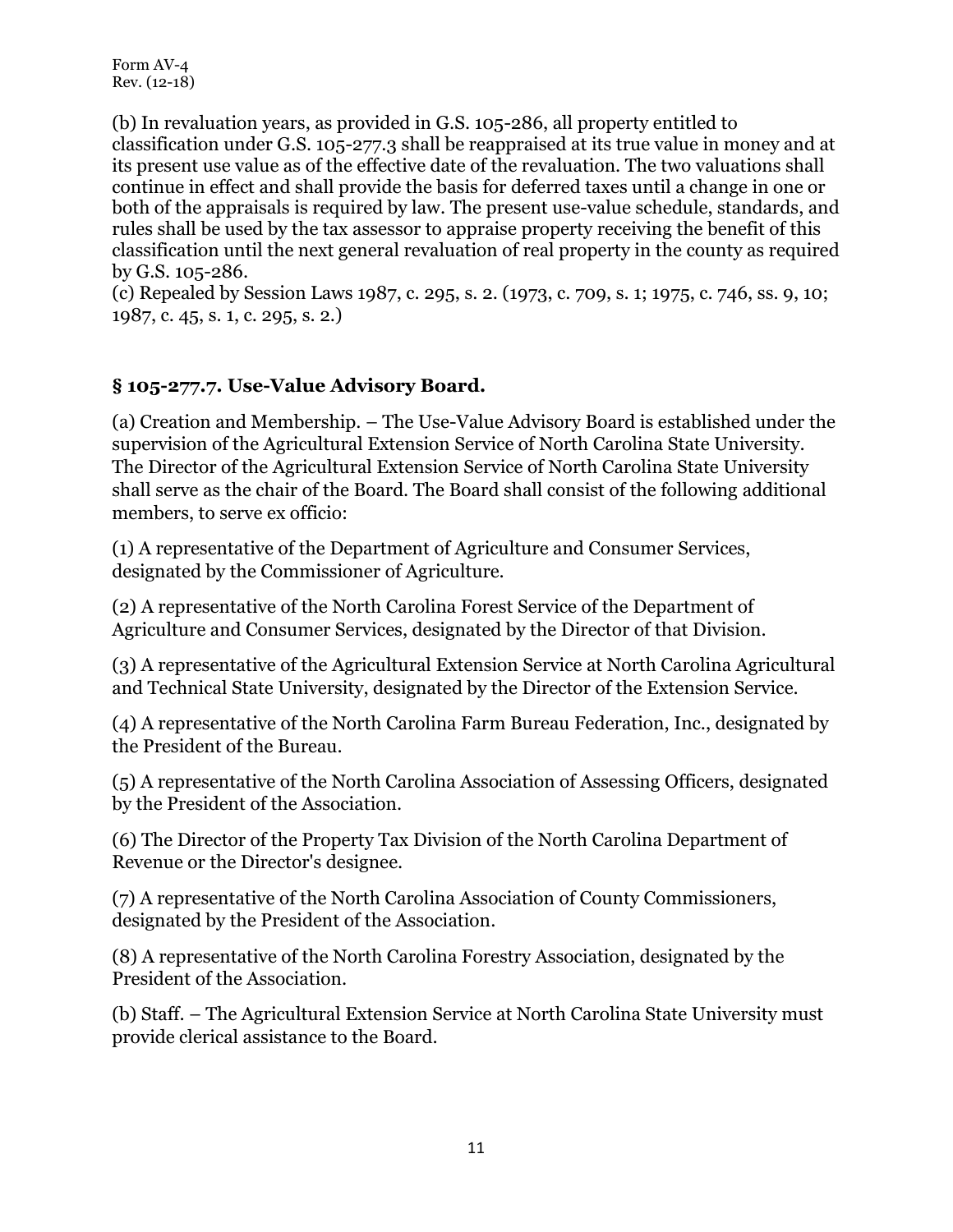(c) Duties. – The Board must annually submit to the Department of Revenue a recommended use-value manual. In developing the manual, the Board may consult with federal and State agencies as needed. The manual must contain all of the following:

(1) The estimated cash rental rates for agricultural lands and horticultural lands for the various classes of soils found in the State. The rental rates must recognize the productivity levels by class of soil or geographic area, and the crop as either agricultural or horticultural. The rental rates must be based on the rental value of the land to be used for agricultural or horticultural purposes when those uses are presumed to be the highest and best use of the land. The recommended rental rates may be established from individual county studies or from contracts with federal or State agencies as needed.

(2) The recommended net income ranges for forestland furnished to the Board by the Forestry Section of the North Carolina Cooperative Extension Service. These net income ranges may be based on up to six classes of land within each Major Land Resource Area designated by the United States Soil Conservation Service. In developing these ranges, the Forestry Section must consider the soil productivity and indicator tree species or stand type, the average stand establishment and annual management costs, the average rotation length and timber yield, and the average timber stumpage prices.

(3) The capitalization rates adopted by the Board prior to February 1 for use in capitalizing incomes into values. The capitalization rate for forestland shall be nine percent (9%). The capitalization rate for agricultural land and horticultural land must be no less than six percent (6%) and no more than seven percent (7%). The incomes must be in the form of cash rents for agricultural lands and horticultural lands and net incomes for forestlands.

(4) The value per acre adopted by the Board for the best agricultural land. The value may not exceed one thousand two hundred dollars (\$1,200).

(5) Recommendations concerning any changes to the capitalization rate for agricultural land and horticultural land and to the maximum value per acre for the best agricultural land and horticultural land based on a calculation to be determined by the Board. The Board shall annually report these recommendations to the Revenue Laws Study Committee and to the President Pro Tempore of the Senate and the Speaker of the House of Representatives.

(6) Recommendations concerning requirements for horticultural land used to produce evergreens intended for use as Christmas trees when requested to do so by the Department. (1973, c. 709, s. 1; 1975, c. 746, s. 11; 1985, c. 628, s. 2; 1989, c. 727, s. 218(44); c. 736, s. 2; 1997-261, s. 109; 1997-443, s. 11A.119(a); 2002-184, s. 4; 2005-313, s. 5; 2005-386, s. 1.3; 2011-145, s. 13.25(oo); 2013-155, s. 7.)

# **§ 105-277.15. Taxation of wildlife conservation land.**

(a) Definitions. – The following definitions apply in this section: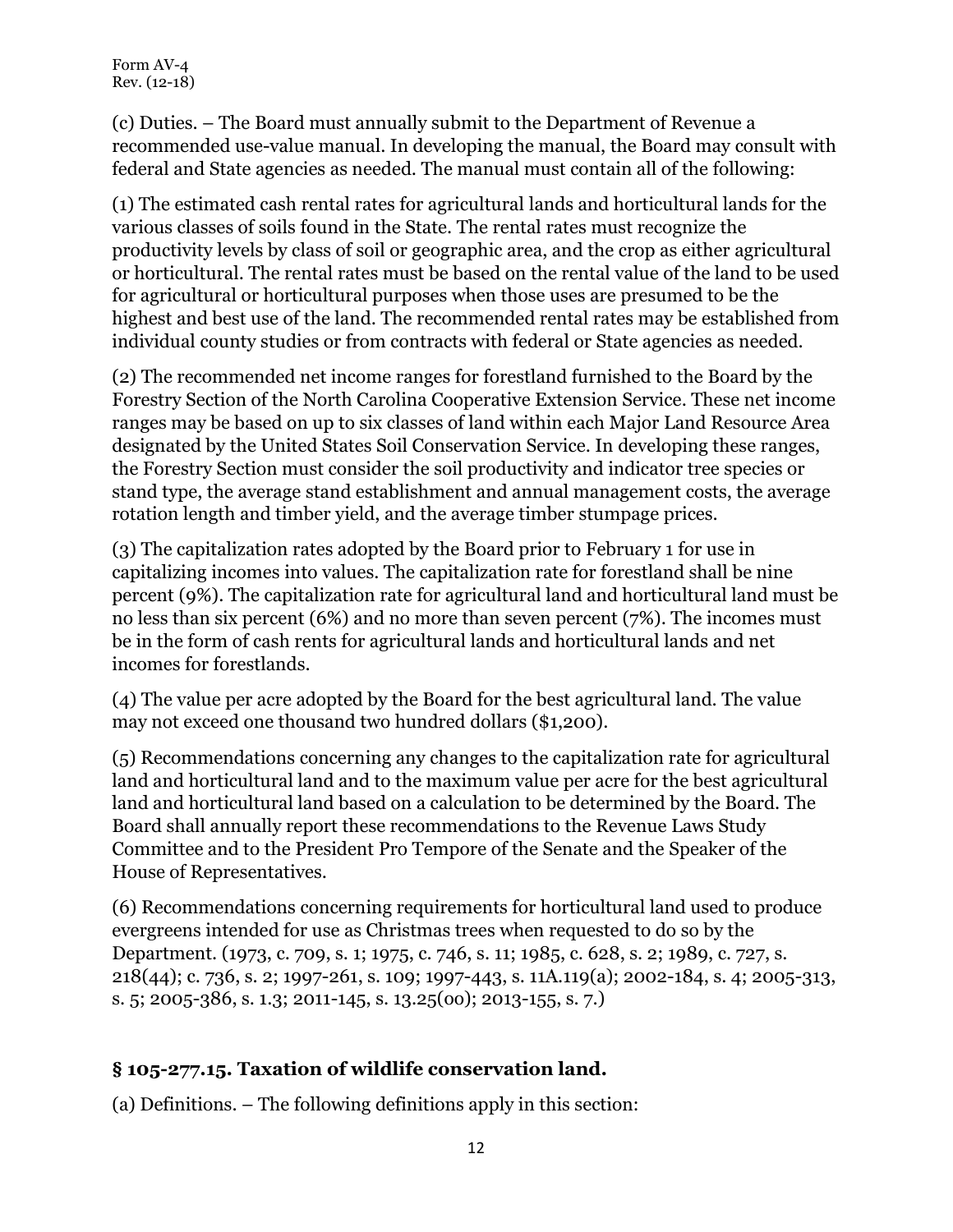(1) Business entity. – Defined in G.S. 105-277.2.

(2) Family business entity. – A business entity whose members are, directly or indirectly, individuals and are relatives. An individual is indirectly a member of a business entity if the individual is a member of a business entity or a beneficiary of a trust that is part of the ownership structure of the business entity.

(3) Family trust. – A trust that was created by an individual and whose beneficiaries are, directly or indirectly, individuals who are the creator of the trust or a relative of the creator. An individual is indirectly a beneficiary of a trust if the individual is a beneficiary of another trust or a member of a business entity that has a beneficial interest in the trust.

(4) Member. – Defined in G.S. 105-277.2.

(5) Relative. – Defined in G.S. 105-277.2.

(b) Classification. – Wildlife conservation land is designated a special class of property under Article V, Section 2(2) of the North Carolina Constitution and must be appraised, assessed, and taxed in accordance with this section. Wildlife conservation land classified under this section must be appraised and assessed as if it were classified under G.S. 105- 277.3 as agricultural land.

(c) Requirements. – Land qualifies as wildlife conservation land if it meets the following size, ownership, and use requirements:

(1) Size. – The land must consist of at least 20 contiguous acres.

(2) Ownership. – The land must be owned by an individual, a family business entity, or a family trust and must have been owned by the same owner for the previous five years, except as follows:

a. If the land is owned by a family business entity, the land meets the ownership requirement if the land was owned by one or more members of the family business entity for the required time.

b. If the land is owned by a family trust, the land meets the ownership requirement if the land was owned by one or more beneficiaries of the family trust for the required time.

c. If an owner acquires land that was classified as wildlife conservation land under this section when it was acquired and the owner continues to use the land as wildlife conservation land, then the land meets the ownership requirement if the new owner files an application and signs the wildlife habitat conservation agreement in effect for the property within 60 days after acquiring the property.

(3) **(Effective for taxes imposed for taxable years beginning before July 1, 2019)** Use. – The land must meet all of the following requirements:

a. The land must be managed under a written wildlife habitat conservation agreement with the North Carolina Wildlife Resources Commission that is in effect as of January 1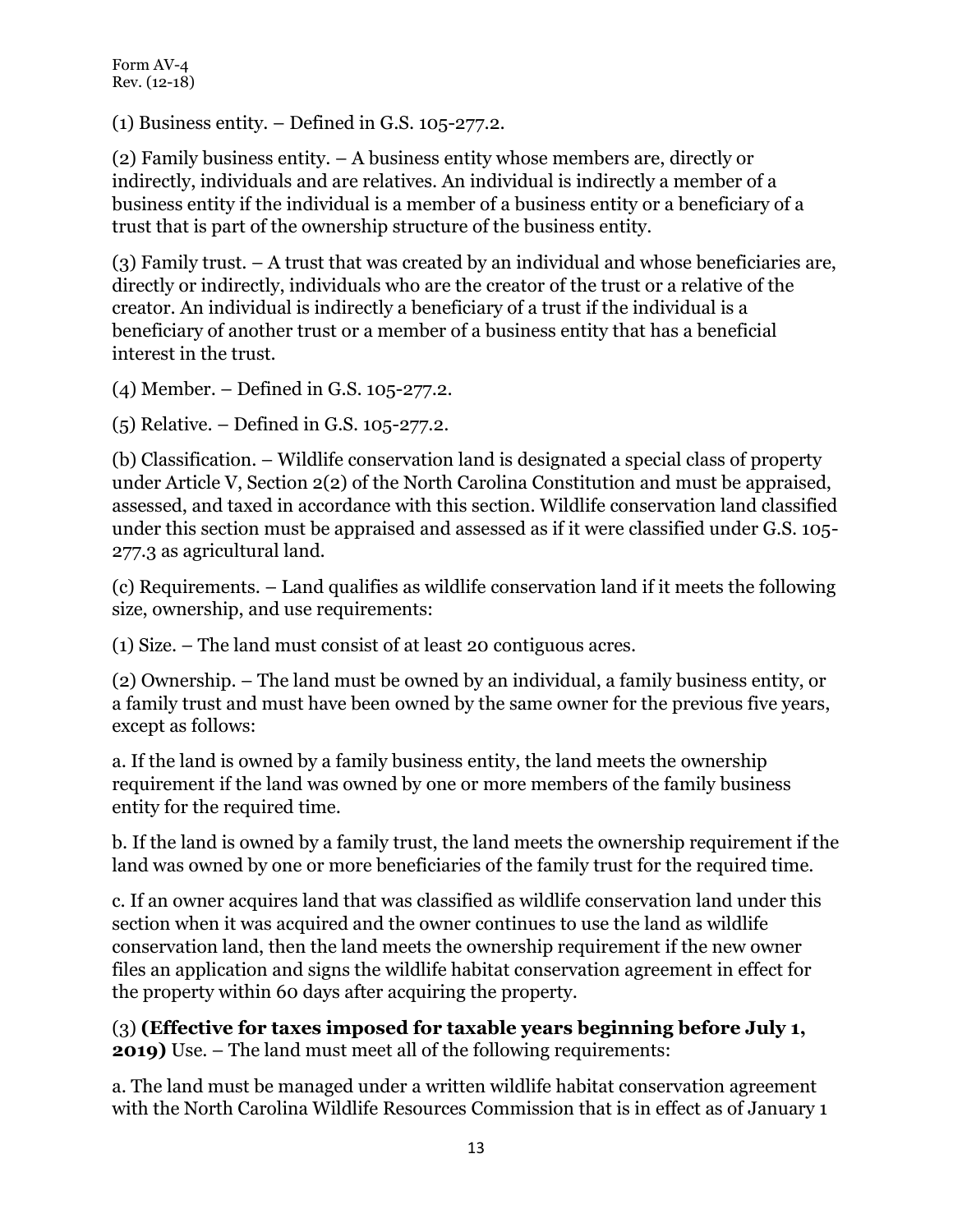of the year for which the benefit of this section is claimed and that requires the owner to do one or more of the following:

1. Protect an animal species that lives on the land and, as of January 1 of the year for which the benefit of this section is claimed, is on a North Carolina protected animal list published by the Commission under G.S. 113-333.

2. Conserve any of the following priority animal wildlife habitats: longleaf pine forest, early successional habitat, small wetland community, stream and riparian zone, rock outcrop, or bat cave.

b. It must have been classified under G.S. 105-277.3 when the wildlife habitat conservation agreement was signed or the owner must demonstrate to both the Wildlife Resources Commission and the assessor that the owner used the land for a purpose specified in the signed wildlife habitat conservation agreement for three years preceding the January 1 of the year for which the benefit of this section is claimed.

(3) **(Effective for taxes imposed for taxable years beginning on or after July 1, 2019)** Use. – The land must meet all of the following requirements:

a. The land must be managed under a written wildlife habitat conservation agreement with the North Carolina Wildlife Resources Commission that is in effect as of January 1 of the year for which the benefit of this section is claimed and that requires the owner to do one or more of the following:

1. Protect an animal species that lives on the land and, as of January 1 of the year for which the benefit of this section is claimed, is on a North Carolina protected animal list published by the Commission under G.S. 113-333.

2. Conserve any of the following priority animal wildlife habitats: longleaf pine forest, early successional habitat, small wetland community, stream and riparian zone, rock outcrop, or bat cave.

3. Create and actively and regularly use as a reserve for hunting, fishing, shooting, wildlife observation, or wildlife activities, provided that the land is inspected by a certified wildlife biologist at least quintennially to ensure that at least three of the seven activities listed in this sub-sub-subdivision are maintained to propagate a sustaining breeding, migrating, or wintering population of indigenous wild animals for human use, including food, medicine, or recreation. The Commission shall adopt rules needed to administer the inspection requirements of and activities mandated by this sub-subsubdivision. [The activities are as follows:]

I. Supplemental food.

- II. Supplemental water.
- III. Supplemental shelter.
- IV. Habitat control.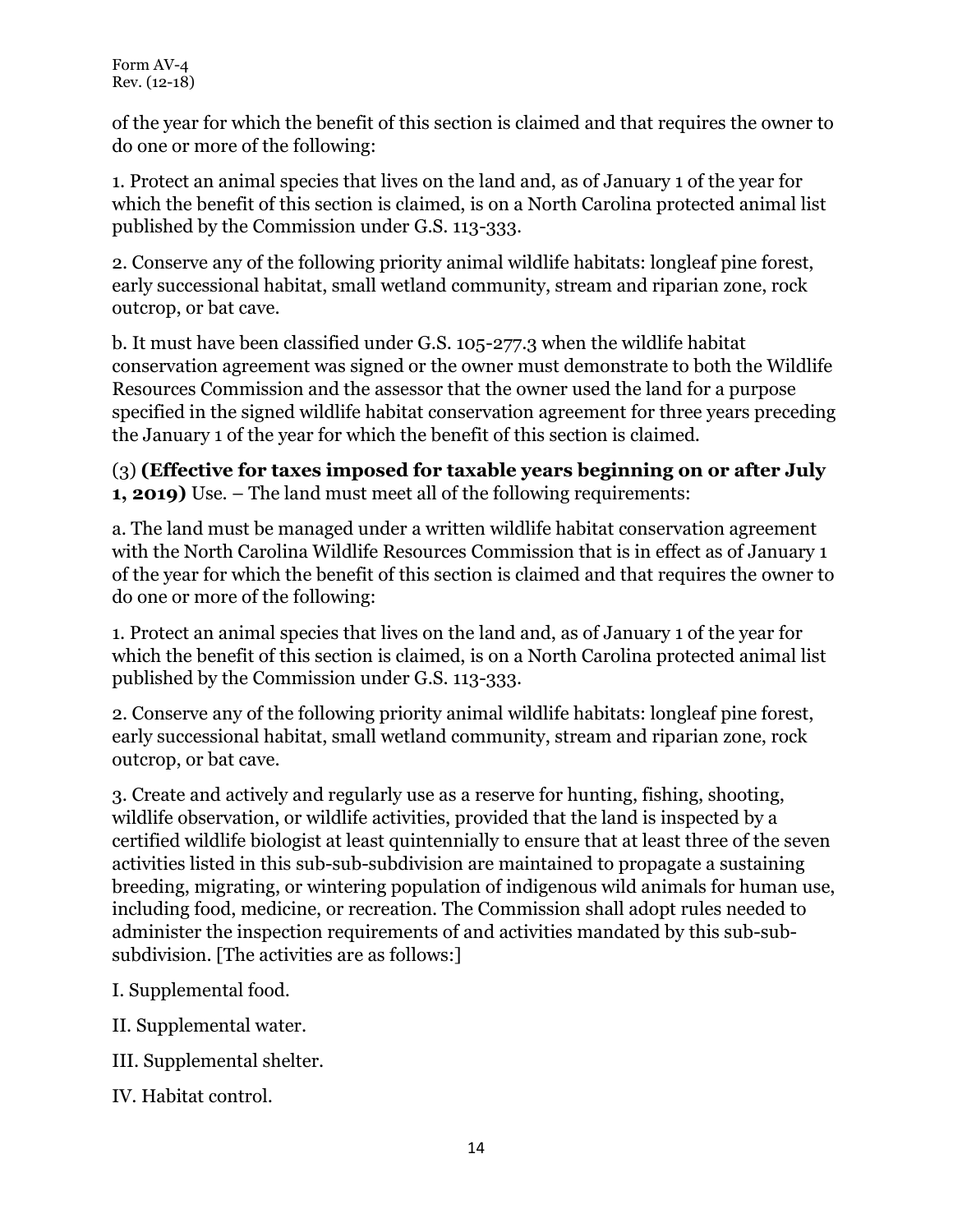V. Erosion control.

VI. Predator control.

VII. Census of animal population on the land.

b. For land used pursuant to sub-sub-subdivisions 1. or 2. of sub-subdivision a. of this subdivision, it must have been classified under G.S. 105-277.3 when the wildlife habitat conservation agreement was signed or the owner must demonstrate to both the Wildlife Resources Commission and the assessor that the owner used the land for a purpose specified in the signed wildlife habitat conservation agreement for three years preceding the January 1 of the year for which the benefit of this section is claimed.

(d) **(Effective for taxes imposed for taxable years beginning before July 1, 2019)** Restrictions. – The following restrictions apply to the classification allowed under this section:

(1) No more than 100 acres of an owner's land in a county may be classified under this section.

(2) Land owned by a business entity is not eligible for classification under this section if the business entity is a corporation whose shares are publicly traded or one of its members is a corporation whose shares are publicly traded.

(d) **(Effective for taxes imposed for taxable years beginning on or after July 1, 2019)** Restrictions. – The following restrictions apply to the classification allowed under this section:

(1) For land used pursuant to sub-sub-subdivision 3. of sub-subdivision a. of subdivision (3) of subsection (c) of this section, no more than 800 acres of an owner's land in a county may be classified under this section. For all other land classified under this section, no more than 100 acres of an owner's land in a county may be classified under this section.

(2) Land owned by a business entity is not eligible for classification under this section if the business entity is a corporation whose shares are publicly traded or one of its members is a corporation whose shares are publicly traded.

(e) Deferred Taxes. – The difference between the taxes that are due on wildlife conservation land classified under this section and that would be due if the land were taxed on the basis of its true value is a lien on the property. The difference in taxes must be carried forward in the records of each taxing unit as deferred taxes. The deferred taxes for the preceding three fiscal years are due and payable in accordance with G.S. 105-277.1F when the land loses its eligibility for deferral as a result of a disqualifying event. A disqualifying event occurs when the property no longer qualifies as wildlife conservation land.

(f) Exceptions to Payment. – No deferred taxes are due in the following circumstances and the deferred taxes remain a lien on the land: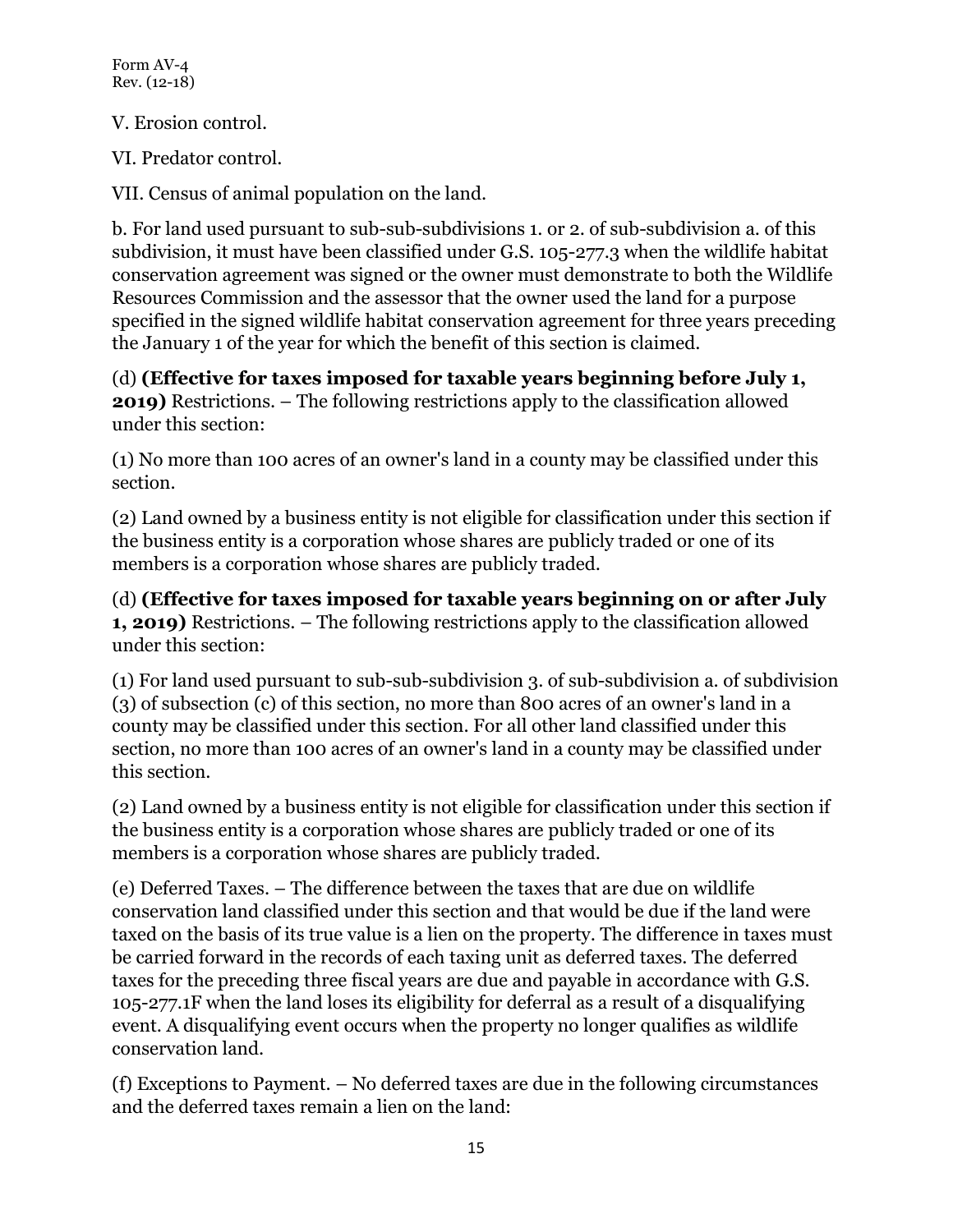(1) When the owner of wildlife conservation land that was previously classified under G.S. 105-277.3 before the wildlife habitat conservation agreement was signed does not transfer the land and the land again becomes eligible for classification under G.S. 105- 277.3. In this circumstance, the deferred taxes are payable in accordance with G.S. 105- 277.3.

(2) When land that is classified under this section is transferred to an owner who signed the wildlife habitat conservation agreement in effect for the land at the time of the transfer and the land remains classified under this section. In this circumstance, the deferred taxes are payable in accordance with this section.

(g) Exceptions to Payment and Lien. – Notwithstanding subsection (e) of this section, if land loses its eligibility for deferral solely due to one of the following reasons, no deferred taxes are due and the lien for the deferred taxes is extinguished:

(1) The property is conveyed by gift to a nonprofit organization and qualifies for exclusion from the tax base under G.S. 105-275(12) or G.S. 105-275(29).

(2) The property is conveyed by gift to the State, a political subdivision of the State, or the United States.

(h) Administration. – An owner who applies for the classification allowed under this section must attach a copy of the owner's written wildlife habitat agreement required under subsection (c) of this section. An owner who fails to notify the county assessor when land classified under this section loses its eligibility for classification is subject to a penalty in the amount set in G.S. 105-277.5. (2008-171, s. 1; 2018-95, s. 1.)

# **§ 105-277.1F. Uniform provisions for payment of deferred taxes.**

(a) Scope. – This section applies to the following deferred tax programs:

(1) G.S. 105-275(12), real property owned by a nonprofit corporation held as a protected natural area.

(1a) G.S. 105-275(29a), historic district property held as future site of historic structure.

(2) G.S. 105-277.1B, the property tax homestead circuit breaker.

(2a) **(See note for repeal)** G.S. 105-277.1D, the inventory property tax deferral.

(3) G.S. 105-277.4(c), present-use value property.

(4) G.S. 105-277.14, working waterfront property.

(4a) G.S. 105-277.15, wildlife conservation land.

(4b) G.S. 105-277.15A, site infrastructure land.

(5) G.S. 105-278(b), historic property.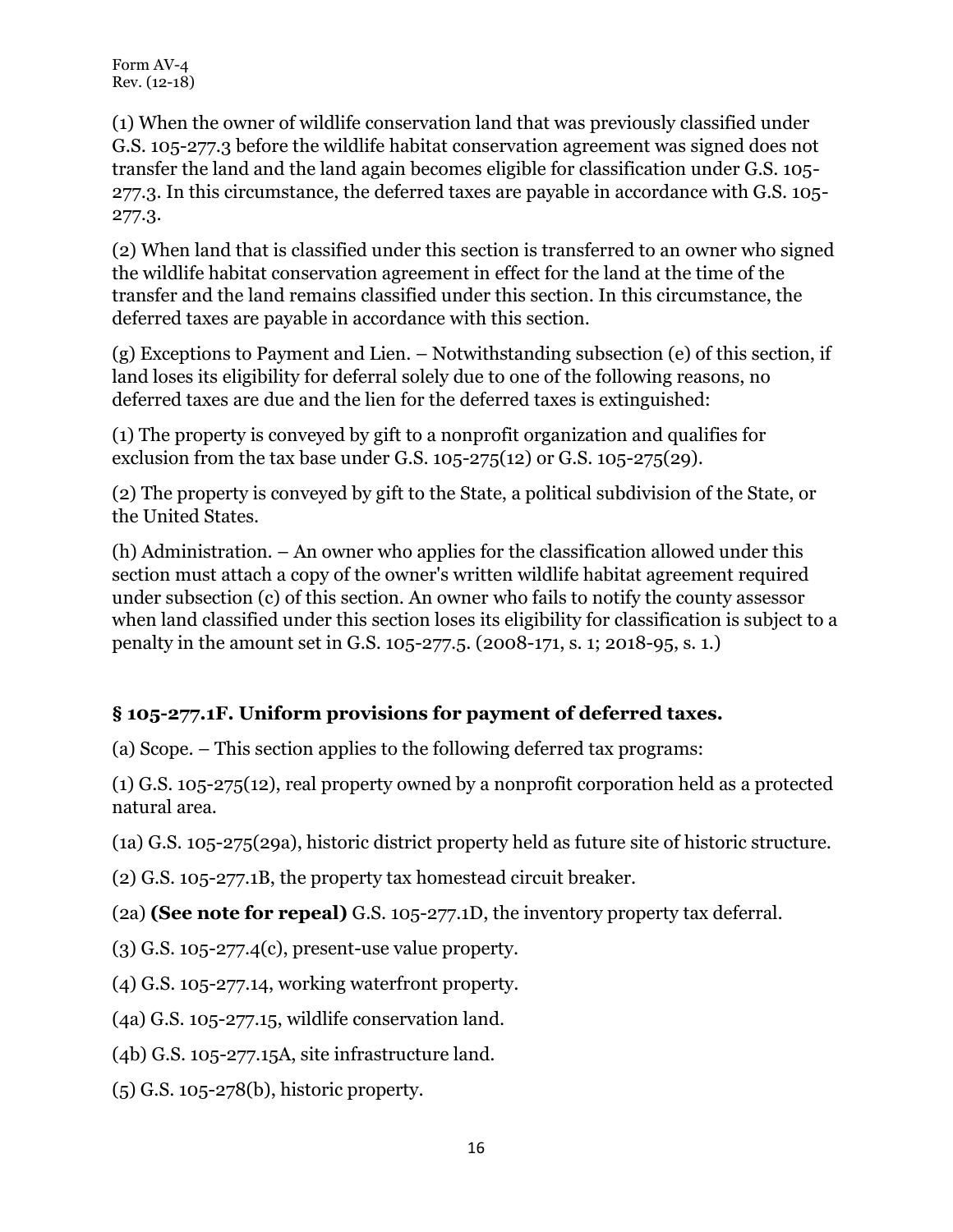(6) G.S. 105-278.6(e), nonprofit property held as future site of low- or moderate-income housing.

(b) Payment. – Taxes deferred on property under a deferral program listed in subsection (a) of this section are due and payable on the day the property loses its eligibility for the deferral program as a result of a disqualifying event. If only a part of property for which taxes are deferred loses its eligibility for deferral, the assessor must determine the amount of deferred taxes that apply to that part and that amount is due and payable. Interest accrues on deferred taxes as if they had been payable on the dates on which they would have originally become due.

The tax for the fiscal year that begins in the calendar year in which the deferred taxes are due and payable is computed as if the property had not been classified for that year. A lien for deferred taxes is extinguished when the taxes are paid.

All or part of the deferred taxes that are not due and payable may be paid to the tax collector at any time without affecting the property's eligibility for deferral. A partial payment is applied first to accrued interest. (2008-35, s. 2.2; 2008-107, s. 28.11(h); 2008-171, s. 2; 2009-308, s. 3; 2011-274, s. 2; 2012-79, s. 1.9; 2013-130, s. 3.)

# **§ 105-289. Duties of Department of Revenue.**

(a) It is the duty of the Department of Revenue:

(5) To prepare and distribute annually to each assessor the manual developed by the Use-Value Advisory Board under G.S. 105-277.7 that establishes the cash rental rates for agricultural lands and horticultural lands and the net income ranges for forestland.

(6) To establish requirements for horticultural land, used to produce evergreens intended for use as Christmas trees, in lieu of a gross income requirement until evergreens are harvested from the land, and to establish a gross income requirement for this type horticultural land, that differs from the income requirement for other horticultural land, when evergreens are harvested from the land.

(7) To conduct studies of the cash rents for agricultural and horticultural lands on a county or a regional basis, such as the Major Land Resource Area map designated and developed by the U.S. Department of Agriculture. The results of the studies must be furnished to the North Carolina Use-Value Advisory Board. The studies may be conducted on any reasonable basis and timetable that will be reflective of rents and values for each local area based on the productivity of the land.

# **§ 105-296. Powers and duties of assessor.**

(j) The assessor must annually review at least one eighth of the parcels in the county classified for taxation at present-use value to verify that these parcels qualify for the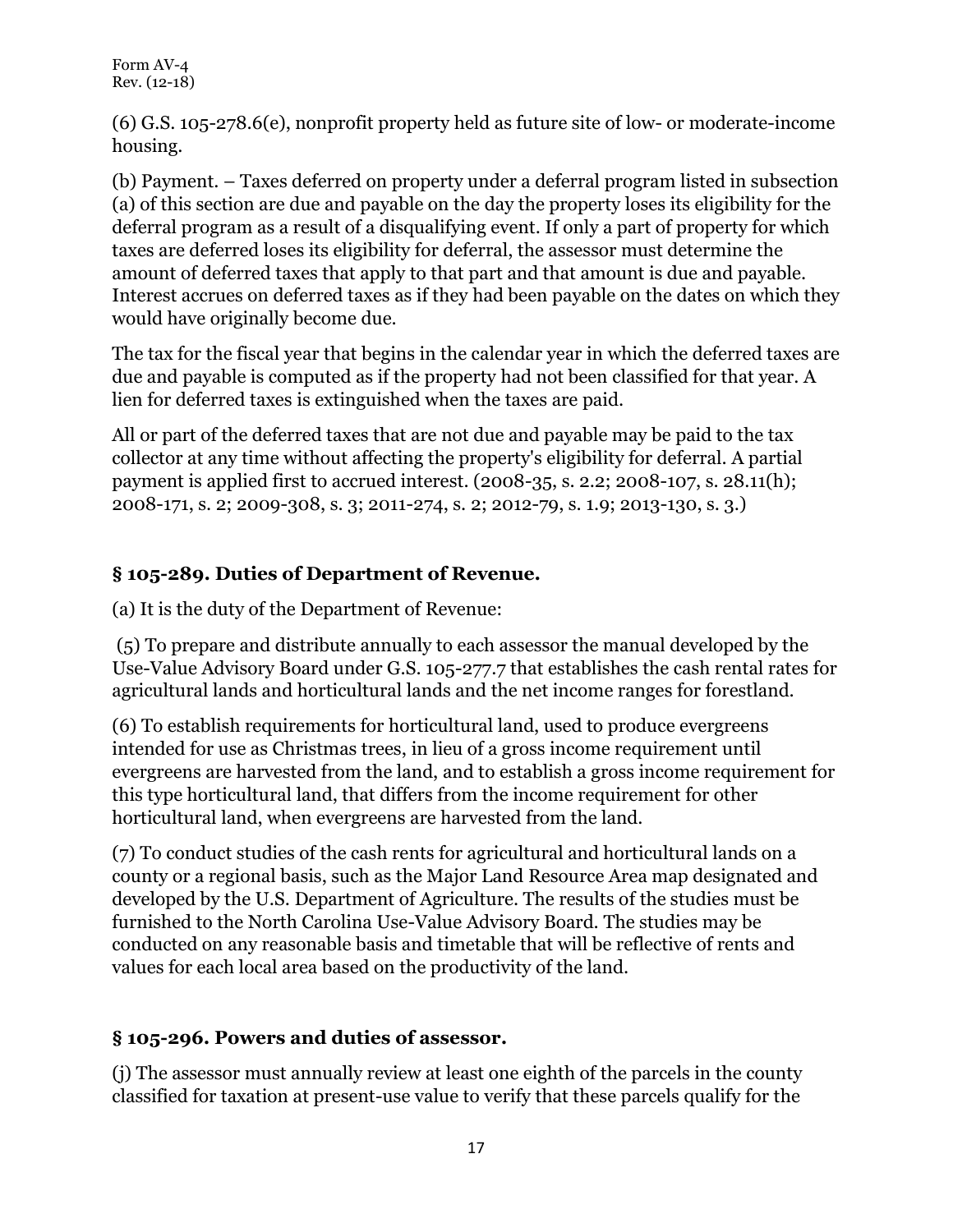classification. By this method, the assessor must review the eligibility of all parcels classified for taxation at present-use value in an eight-year period. The period of the review process is based on the average of the preceding three years' data. The assessor may request assistance from the Farm Service Agency, the Cooperative Extension Service, the North Carolina Forest Service of the Department of Agriculture and Consumer Services, or other similar organizations.

# **§ 40A-6. Reimbursement of owner for taxes paid on condemned property.**

(a) An owner whose property is totally taken in fee simple by a condemnor exercising the power of eminent domain, under this Chapter or any other statute, shall be entitled to reimbursement from the condemnor of the pro rata portion of real property taxes paid by the owner that are allocable to a period subsequent to vesting of title in the condemnor, or the effective date of possession of the real property, whichever is earlier.

(b) An owner who meets the following conditions is entitled to reimbursement from the condemnor for all deferred taxes paid by the owner pursuant to G.S. 105-277.4(c) as a result of the condemnation:

(1) The owner is a natural person whose property is taken in fee simple by a condemnor exercising the power of eminent domain under this Chapter or any other statute.

(2) The owner also owns agricultural land, horticultural land, or forestland that is contiguous to the condemned property and that is in active production.

The definitions in G.S. 105-277.2 apply in this subsection. (1975, c. 439, s. 1; 1981, c. 919, s. 1; 1997-270, s. 1.)

### **§ 136-121.1. Reimbursement of owner for taxes paid on condemned property.**

(a) A property owner whose property is totally taken in fee simple by any condemning agency (as defined in G.S. 133-7(1)) exercising the power of eminent domain, under this Chapter or any other statute or charter provision, shall be entitled to reimbursement from the condemning agency of the pro rata portion of real property taxes paid that are allocable to a period subsequent to vesting of title in the agency, or the effective date of possession of the real property, whichever is earlier.

(b) An owner who meets the following conditions is entitled to reimbursement from the condemning agency for all deferred taxes paid by the owner pursuant to G.S. 105- 277.4(c) as a result of the condemnation:

(1) The owner is a natural person whose property is taken in fee simple by a condemning agency exercising the power of eminent domain under this Chapter or any other statute.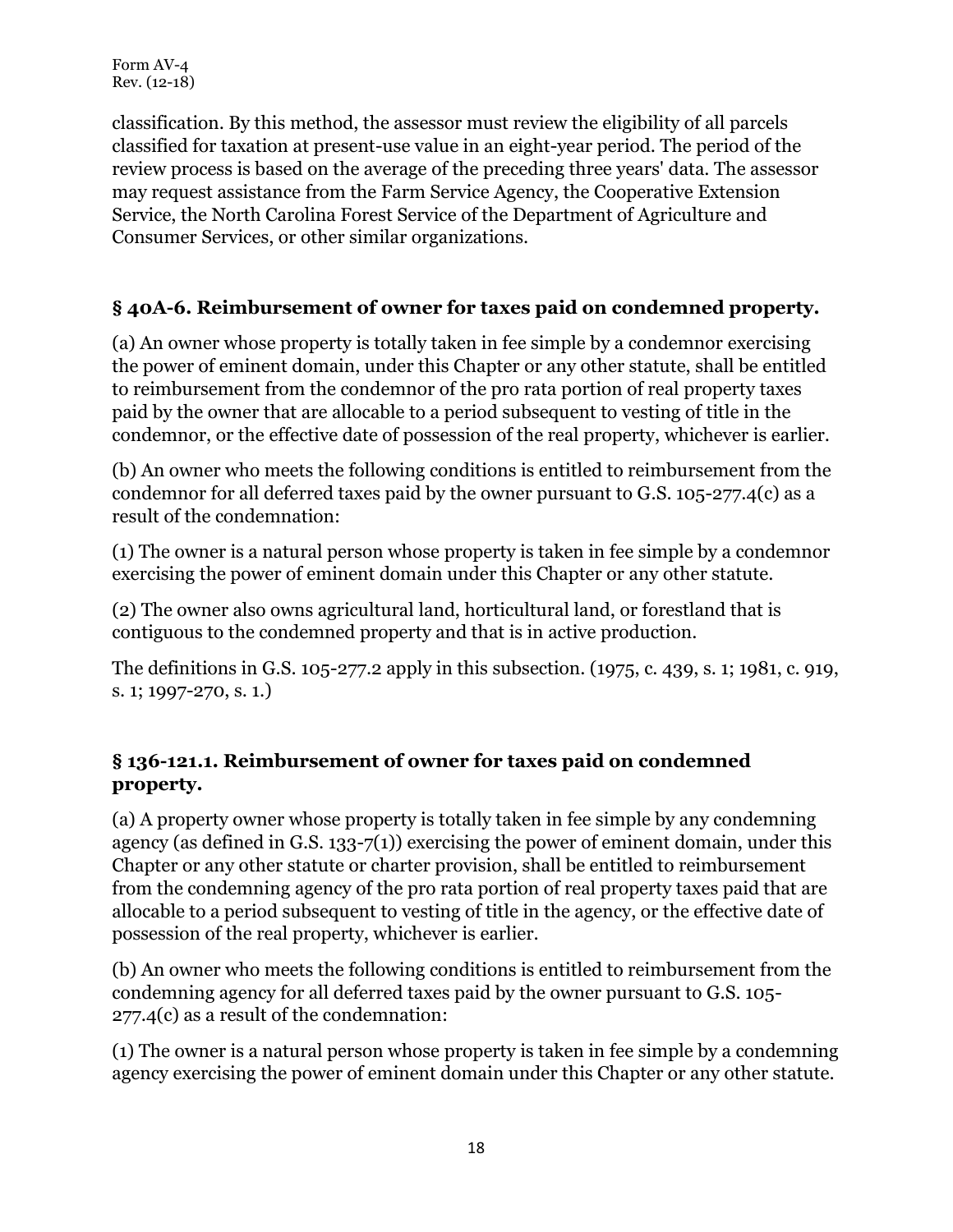(2) The owner also owns agricultural land, horticultural land, or forestland that is contiguous to the condemned property and that is in active production.

A potential condemning agency that seeks to acquire property by gift or purchase shall give the owner written notice of the provisions of this section. The definitions in G.S. 105-277.2 apply in this subsection. (1975, c. 439, s. 1; 1997-270, s. 2.)

#### **NOTE: The following statutes are relevant only to annexation situations, and are not relevant to qualifying a parcel for present-use valuation.**

#### **§ 160A-58.54. Character of area to be annexed.**

(c) As used in this subsection, "bona fide farm purposes" is as described in G.S. 153A-340. As used in this subsection, "property" means a single tract of property or an identifiable portion of a single tract. Property that is being used for bona fide farm purposes on the date of the resolution of intent to consider annexation may not be annexed without the written consent of the owner or owners of the property. (2011-396, s. 9; 2011-363, s. 3.1.)

#### **NOTE: The following section is a part of Chapter 153A (Counties), Article 18 (Planning and Regulation of Development).**

### **§ 153A-340. Grant of power.**

(b) (2) Except as provided in G.S. 106-743.4 for farms that are subject to a conservation agreement under G.S. 106-743.2, bona fide farm purposes include the production and activities relating or incidental to the production of crops, grains, fruits, vegetables, ornamental and flowering plants, dairy, livestock, poultry, and all other forms of agriculture, as defined in G.S. 106-581.1. Activities incident to the farm include existing or new residences constructed to the applicable residential building code situated on the farm occupied by the owner, lessee, or operator of the farm and other buildings or structures sheltering or supporting the farm use and operation. For purposes of this subdivision, "when performed on the farm" in G.S. 106-581.1(6) shall include the farm within the jurisdiction of the county and any other farm owned or leased to or from others by the bona fide farm operator, no matter where located. For purposes of this subdivision, the production of a nonfarm product that the Department of Agriculture and Consumer Services recognizes as a "Goodness Grows in North Carolina" product that is produced on a farm subject to a conservation agreement under G.S. 106-743.2 is a bona fide farm purpose. For purposes of determining whether a property is being used for bona fide farm purposes, any of the following shall constitute sufficient evidence that the property is being used for bona fide farm purposes: